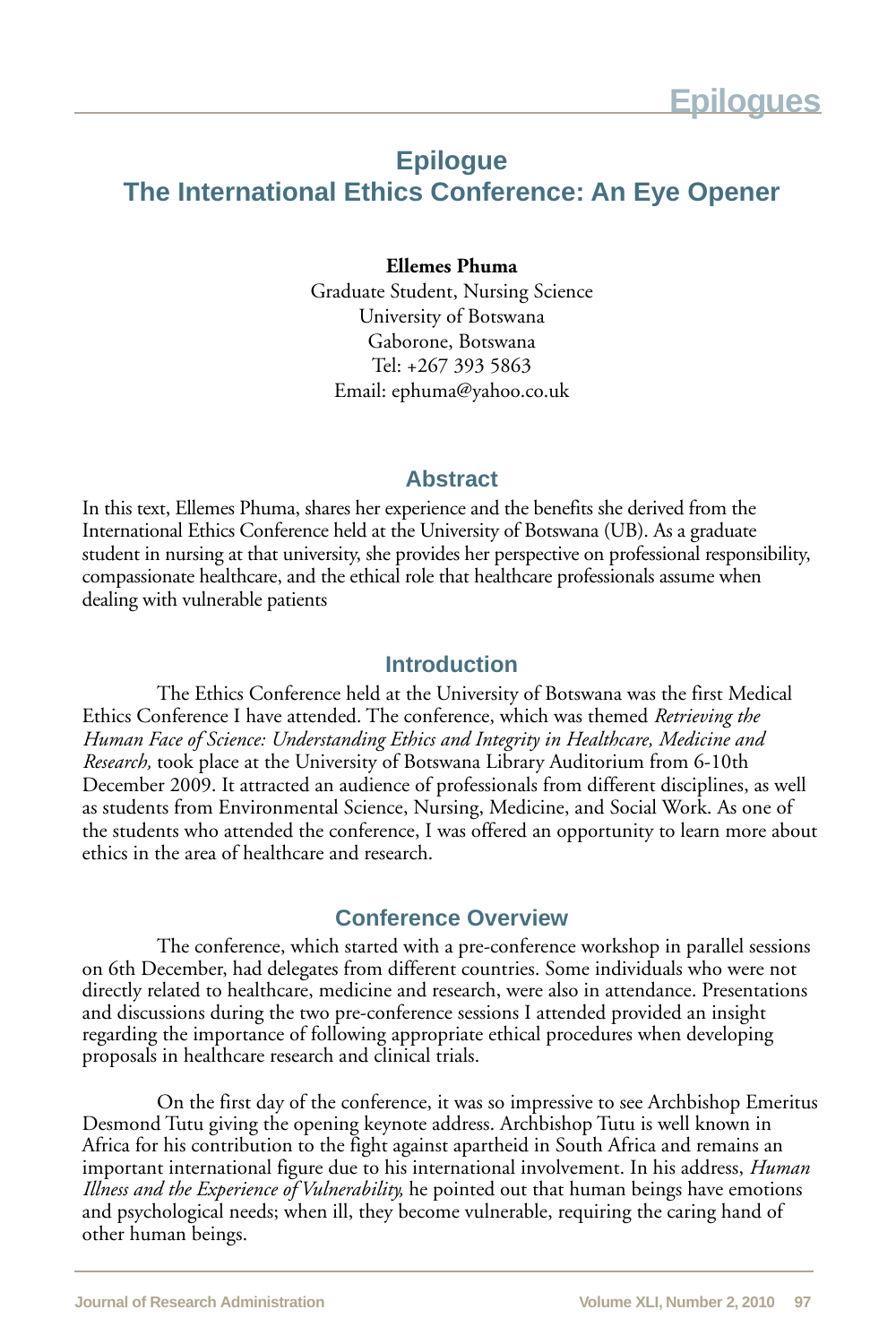# **Epilogues**

His presentation caused us, as healthcare providers, to reflect on our actions and interactions with consumers of healthcare services. I realized that in most cases we providers take a superior role over our patients, addressing them by the conditions they are suffering from rather than as individuals. We tend to forget that as "human beings, we are also vulnerable," and at some time in our lives will also need care and comfort from others. It was from this perspective that I discovered that, as a student in the healthcare profession, I have a duty to improve my perceptions and attitudes towards healthcare consumers and be counted among the most respectful health professionals who live and work for others.

The keynote by Archbishop Tutu was followed by a second keynote address given by the US Navy Surgeon General, Vice Admiral Adam Robinson. In his address, *Hearing the Cries of the Poor: Healthcare as Human Response,* Vice Admiral Robinson gave examples of the various engagements by the US Navy in assisting individuals and communities in need. It was so interesting to see how the two keynote addresses were related. From this address it was clear that, as healthcare providers, we have the responsibility to respond positively to the needs of people in all settings who are made vulnerable by illness.

The keynote addresses by Archbishop Tutu and Vice Admiral Robinson were complemented by a series of lectures and panel discussions that provided an opportunity for further discussion. Of interest were the presentations on character, leadership, the healthcare profession, and the tradition of mentoring. It was emphasized that, as a noble profession, healthcare is challenging and requires leaders who are competent, confident, and caring. Since the quality of healthcare providers is influenced by the type of mentors encountered, leaders and academics in the healthcare profession should provide exemplary mentorship to students. The discussion reminded me that, as students, we sometimes tend to acquire skills and develop attitudes that will distort the human face. We need to step up and make a difference. Students need to be responsible for developing themselves in a way that will impress their mentors and benefit healthcare consumers.

We also had the opportunity to visit the technology expositions, where different posters displayed some of the interventions that are being used to reduce medical errors in institutions. It was noted that most of the medical errors that patients experience in healthcare institutions result from human factors and negligence. Most of these errors can be avoided if professionals follow standard procedures in healthcare. I realized that, as patient advocates, students and healthcare professionals should strive to ensure safety by reducing medical errors.

## **Conclusion**

The conference was an eye opener to both experienced professionals and students from different disciplines. It provided delegates an insight into what it takes to become a competent, confident, and caring professional in the challenging healthcare profession. As a student, I learned that patients should not be looked upon as cases and numbers, but treated with respect as fellow human beings who are in need of a helping hand. As a healthcare professional, I realized that there is need to strive towards a service based on compassion, friendship, trust, and, above all, professionalism.